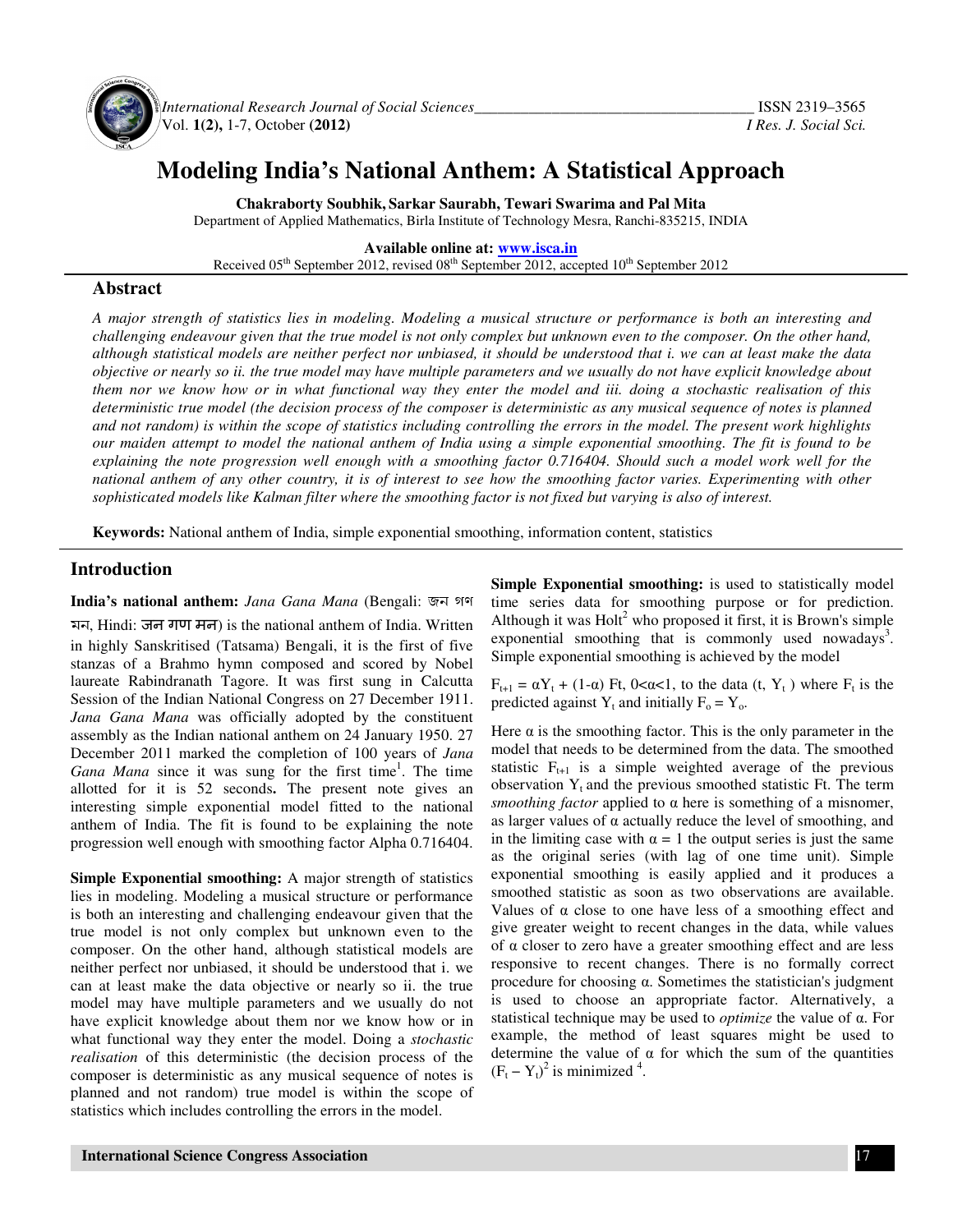## **Research Methodology**

Time series is a series of observations in chronological order. Musical data can also be taken as a time series in which a note characterized by pitch  $Y_t$  is the *entry* corresponding to the *argument* time t which may mean time of clock in actual performance or just the instance at which the note is realized. In our case, since we are modelling only the structure of India's national anthem so the arguments will be simply the instances $<sup>1</sup>$ </sup> <sup>3</sup>. The desired note sequence is given in table-1. Western Art Music readers should refer to table 2 where corresponding western notations are provided. The tonic (Sa in Indian music) is taken at natural C. The present note gives an interesting Simple Exponential Modeling fit of the national anthem of India. The fit is found to be well enough with smoothing factor Alpha 0.716404. Analyzing the structure of a musical piece helps in giving an approximate model that captures the note progression in general without bringing the style of a particular artist into play. On the other hand, performance analysis gives additional features like note duration and the pitch movements between notes etc.<sup>5</sup>. In table-2, pitches of notes in three octaves are represented by corresponding integers, C of the middle octave being assigned the value 0.We are motivated by the works of Adiloglu, Noll and Obermayer<sup>6</sup>. The letters S, R, G, M, P, D and N stand for Sa, *Sudh* Re, *Sudh* Ga, *Sudh* Ma, Pa, *Sudh* Dha and *Sudh* Ni respectively. The letters r, g, m, d, n represent *Komal* Re, *Komal* Ga, *Tibra* Ma, *Komal* Dha and *Komal* Ni respectively. Normal type indicates the note belongs to middle octave; italics implies that the note belongs to the octave just lower than the middle octave while a bold type indicates it belongs to the octave just higher than the middle octave. The terms *Sudh*, *Komal* and *Tibra* imply, respectively, natural, flat and sharp.

Let us understand the national anthem of India with reference to the sequence of notes provided in table 1 before we move to the modeling part.

**Translation in detail 1: Line 1:** *Jana-Gana-mana-adhinayaka, jaya he Bharata-bhagya-vidhata* Translation: O lord of our destiny you are the captain of our souls and of the people of Bharat (India). This line corresponds to notes 1-21 in that sequence in table 1.

**Line 2:** *Punjaba-Sindhu-Gujarata-Maratha, Dravida-Utkala-Banga* Translation: Your name rouses the hearts of Punjab, Sindhu, Gujarat, Maratha, of the Dravida and Orissa and Bangla. This line corresponds to notes 22-44 in that sequence in table 1.

**Line 3:** *Vindhya-Himachala-Yamuna-Ganga Uchchala-Jaladhitaranga Tava shubhaname jage Tava shubha asisa mage.*  Translation: *Tava shubha name jage Tava shubha asisa mage* Your (the eternal charioteer of India) auspicious names echo in the hills of the Vindhyas and Himalyas, mingle in the music of Jamuna and Ganga and are chanted by the waves of the Indian

Sea. This line corresponds to the notes 45-83 in that sequence in table 1.

**Line 4:** *Gahe tava jaya gatha* Translation: They pray for your blessing and sing your praise (unknowingly or knowingly they chant your names and are blessed.) Line 4 corresponds to notes 84-92 in that sequence of table 1.

**Line 5:** *Jana-gana-mangala-dayaka jaya he Bharata-bhagyavidhata* Translation: The saving of all people waits in your hand, Oh You dispenser of India's destiny. Line 5 corresponds to notes 93-113 in that sequence of table 1.

**Line 6:** *Jaya he, jaya he, jaya he,Jaya jaya jaya, jaya he!* Translation: Victory, victory, victory to You Victory Victory Victory to You (our God of destiny, because you are ruling us, and we are your servants. So you always win) This last line corresponds to notes 114-131 in that sequence of table 1.

Next we provide the results of Single Exponential Smoothing obtained from Minitab 16.

#### **Results and Discussion**

Single Exponential Smoothing for C1 (Zero values of Yt exist; MAPE calculated only for non-zero Yt) Data C1 (C1 in Minitab represents pitch Yt), Length 131, Smoothing Constant, Alpha (α) = 0.716404

**Accuracy Measures:** MAPE (Mean Absolute Percent Error) = 35.3967, MAD (Mean Absolute Deviation) =1.2554, MSD (Mean Squared Deviation) =  $3.6897$ , Table 3 gives the residuals.

| <b>Note sequence of India's National Anthem</b> |                     |                |  |  |  |  |  |
|-------------------------------------------------|---------------------|----------------|--|--|--|--|--|
| Instance of note realization t                  | <b>Musical Note</b> | Pitch $Y_t$    |  |  |  |  |  |
| 1.                                              | S                   | 0              |  |  |  |  |  |
| 2.                                              | R                   | $\overline{c}$ |  |  |  |  |  |
| 3.                                              | G                   | $\overline{4}$ |  |  |  |  |  |
| 4.                                              | G                   | 4              |  |  |  |  |  |
| 5.                                              | G                   | 4              |  |  |  |  |  |
| 6.                                              | G                   | 4              |  |  |  |  |  |
| 7.                                              | G                   | 4              |  |  |  |  |  |
| 8.                                              | G                   | $\overline{4}$ |  |  |  |  |  |
| 9.                                              | G                   | 4              |  |  |  |  |  |
| 10.                                             | R                   | $\overline{c}$ |  |  |  |  |  |
| 11.                                             | G                   | $\overline{4}$ |  |  |  |  |  |
| 12.                                             | M                   | 5              |  |  |  |  |  |
| 13.                                             | G                   | 4              |  |  |  |  |  |
| 14.                                             | G                   | 4              |  |  |  |  |  |
| 15.                                             | G                   | 4              |  |  |  |  |  |
| 16.                                             | R                   | 2              |  |  |  |  |  |
| 17.                                             | R                   | $\overline{c}$ |  |  |  |  |  |
| 18.                                             | R                   | $\overline{c}$ |  |  |  |  |  |
| 19.                                             | $\boldsymbol{N}$    | $-1$           |  |  |  |  |  |
| 20.                                             | R                   | 2              |  |  |  |  |  |
| 21.                                             | S                   | 0              |  |  |  |  |  |

**Table-1**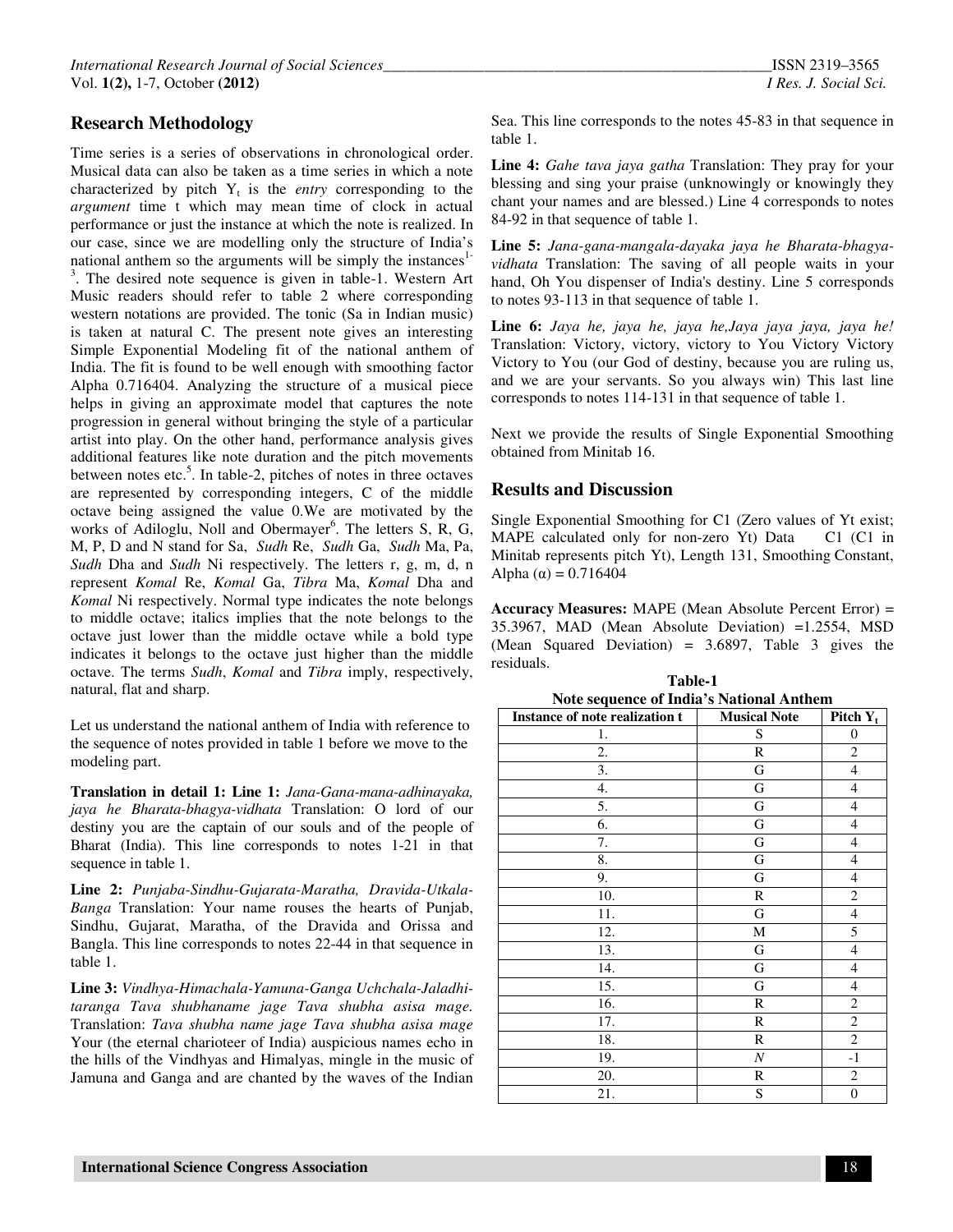#### *International Research Journal of Social Sciences\_\_\_\_\_\_\_\_\_\_\_\_\_\_\_\_\_\_\_\_\_\_\_\_\_\_\_\_\_\_\_\_\_\_\_\_\_\_\_\_\_\_\_\_\_\_\_\_\_\_*ISSN 2319–3565 Vol. **1(2)**, 1-7, October **(2012)**

| 22.               | S                       | $\boldsymbol{0}$         | 78.  | $\overline{P}$          | $\overline{7}$           |
|-------------------|-------------------------|--------------------------|------|-------------------------|--------------------------|
| 23.               | $\overline{S}$          | $\boldsymbol{0}$         | 79.  | $\overline{M}$          | 5                        |
| 24.               | $\overline{\mathbf{P}}$ | $\boldsymbol{7}$         | 80.  | $\overline{G}$          | $\overline{\mathcal{L}}$ |
| 25.               | $\overline{P}$          | $\overline{7}$           | 81.  | $\overline{\text{R}}$   | $\overline{2}$           |
| 26.               | $\overline{P}$          | $\overline{7}$           | 82.  | $\overline{M}$          | 5                        |
| 27.               | $\overline{P}$          | $\overline{7}$           | 83.  | $\overline{G}$          | $\overline{4}$           |
| 28.               | $\overline{P}$          | $\boldsymbol{7}$         | 84.  | $\overline{G}$          | $\overline{\mathcal{A}}$ |
| 29.               | $\overline{P}$          | $\tau$                   | 85.  | ${\bf G}$               | $\overline{\mathcal{A}}$ |
| 30.               | $\overline{P}$          | $\boldsymbol{7}$         | 86.  | $\overline{G}$          | 4                        |
| 31.               | $\overline{P}$          | $\boldsymbol{7}$         | 87.  | $\overline{R}$          | $\overline{2}$           |
| 32.               | $\overline{P}$          | $\boldsymbol{7}$         | 88.  | $\overline{R}$          | $\overline{2}$           |
| 33.               | ${\rm m}$               | 6                        | 89.  | $\overline{R}$          | $\overline{2}$           |
| 34.               | $\overline{D}$          | 9                        | 90.  | $\overline{N}$          | $^{\rm -1}$              |
| 35.               | $\overline{P}$          | $\overline{7}$           | 91.  | $\overline{R}$          | $\overline{2}$           |
| 36.               | $\overline{M}$          | 5                        | 92.  | $\overline{S}$          | $\overline{0}$           |
| 37.               | $\overline{M}$          | $\overline{5}$           | 93.  | $\overline{\mathrm{P}}$ | $\overline{7}$           |
| 38.               | $\mathbf M$             | 5                        | 94.  | $\overline{P}$          | $\overline{7}$           |
| 39.               | $\overline{G}$          | $\overline{\mathcal{L}}$ | 95.  | $\overline{P}$          | $\overline{7}$           |
| 40.               | ${\bf G}$               | $\overline{4}$           | 96.  | $\overline{\mathbf{P}}$ | $\overline{7}$           |
| 41.               | ${\bf G}$               | $\overline{4}$           | 97.  | $\overline{P}$          | $\overline{7}$           |
| 42.               | $\overline{\text{R}}$   | $\overline{c}$           | 98.  | $\overline{P}$          | $\overline{7}$           |
| 43.               | $\overline{M}$          | 5                        | 99.  | $\overline{P}$          | $\overline{7}$           |
| 44.               | ${\bf G}$               | $\overline{\mathcal{A}}$ | 100. | $\, {\bf P}$            | $\boldsymbol{7}$         |
| 45.               | ${\bf G}$               | $\overline{4}$           | 101. | $\overline{P}$          | $\boldsymbol{7}$         |
| 46.               | ${\bf G}$               | $\overline{4}$           | 102. | ${\rm m}$               | $\sqrt{6}$               |
| 47.               | ${\bf G}$               | $\overline{4}$           | 103. | $\overline{D}$          | $\overline{9}$           |
| 48.               | ${\bf G}$               | $\overline{4}$           | 104. | $\overline{P}$          | $\overline{7}$           |
| 49.               | $\overline{G}$          | $\overline{4}$           | 105. | $\overline{M}$          | 5                        |
| 50.               | $\overline{\text{R}}$   | $\overline{2}$           | 106. | $\overline{M}$          | 5                        |
| 51.               | $\overline{P}$          | $\overline{7}$           | 107. | $\overline{M}$          | 5                        |
| 52.               | $\overline{P}$          | $\overline{7}$           | 108. | ${\bf G}$               | $\overline{4}$           |
| 53.               | $\overline{P}$          | $\tau$                   | 109. | $\overline{G}$          | $\overline{\mathcal{L}}$ |
| 54.               | $\overline{M}$          | 5                        | 110. | $\overline{G}$          | $\overline{\mathbf{4}}$  |
| 55.               | $\overline{M}$          | 5                        | 111. | $\overline{R}$          | $\overline{2}$           |
| 56.               | $\overline{M}$          | 5                        | 112. | $\overline{M}$          | 5                        |
| 57.               | ${\bf G}$               | $\overline{4}$           | 113. | $\overline{G}$          | 4                        |
| 58.               | ${\bf G}$               | $\overline{4}$           | 114. | $\overline{N}$          | $11\,$                   |
| 59.               | ${\bf G}$               | $\overline{4}$           | 115. | $\mathbf N$             | 11                       |
| 60.               | $\overline{\text{R}}$   | $\sqrt{2}$               | 116. | $\overline{\mathbf{s}}$ | 12                       |
| 61.               | $\overline{R}$          | $\boldsymbol{2}$         | 117. | $\overline{D}$          | $\overline{9}$           |
| $\overline{62}$ . | $\overline{R}$          | $\overline{2}$           | 118. | $\overline{D}$          | $\overline{9}$           |
| $\overline{63}$ . | $\overline{N}$          | $-1$                     | 119. | $\overline{\text{N}}$   | 11                       |
| 64.               | $\overline{\mathbf{R}}$ | $\overline{2}$           | 120. | $\overline{P}$          | $\overline{7}$           |
| $\overline{65}$ . | $\overline{S}$          | $\overline{0}$           | 121. | $\overline{P}$          | $\overline{7}$           |
| 66.               | ${\bf G}$               | $\overline{4}$           | 122. | $\overline{D}$          | $\overline{9}$           |
| 67.               | $\overline{G}$          | $\overline{4}$           | 123. | $\overline{S}$          | $\overline{0}$           |
| 68.               | ${\bf G}$               | $\overline{4}$           | 124. | $\sqrt{S}$              | $\overline{0}$           |
| 69.               | $\overline{G}$          | $\overline{4}$           | 125. | ${\bf R}$               | $\overline{c}$           |
| 70.               | ${\bf G}$               | $\overline{4}$           | 126. | $\overline{R}$          | $\overline{2}$           |
| 71.               | $\overline{G}$          | $\overline{4}$           | 127. | $\overline{G}$          | 4                        |
| 72.               | $\overline{R}$          | $\overline{2}$           | 128. | ${\bf G}$               | $\overline{4}$           |
| 73.               | ${\bf G}$               | $\overline{4}$           | 129. | $\overline{R}$          | $\sqrt{2}$               |
| 74.               | $\overline{\text{M}}$   | $\overline{5}$           | 130. | ${\bf G}$               | $\overline{4}$           |
| 75.               | $\overline{G}$          | $\overline{4}$           | 131. | $\overline{\text{M}}$   | $\overline{5}$           |
| 76.               | $\overline{M}$          | $\overline{5}$           |      |                         |                          |
| 77.               | $\overline{P}$          | $\overline{7}$           |      |                         |                          |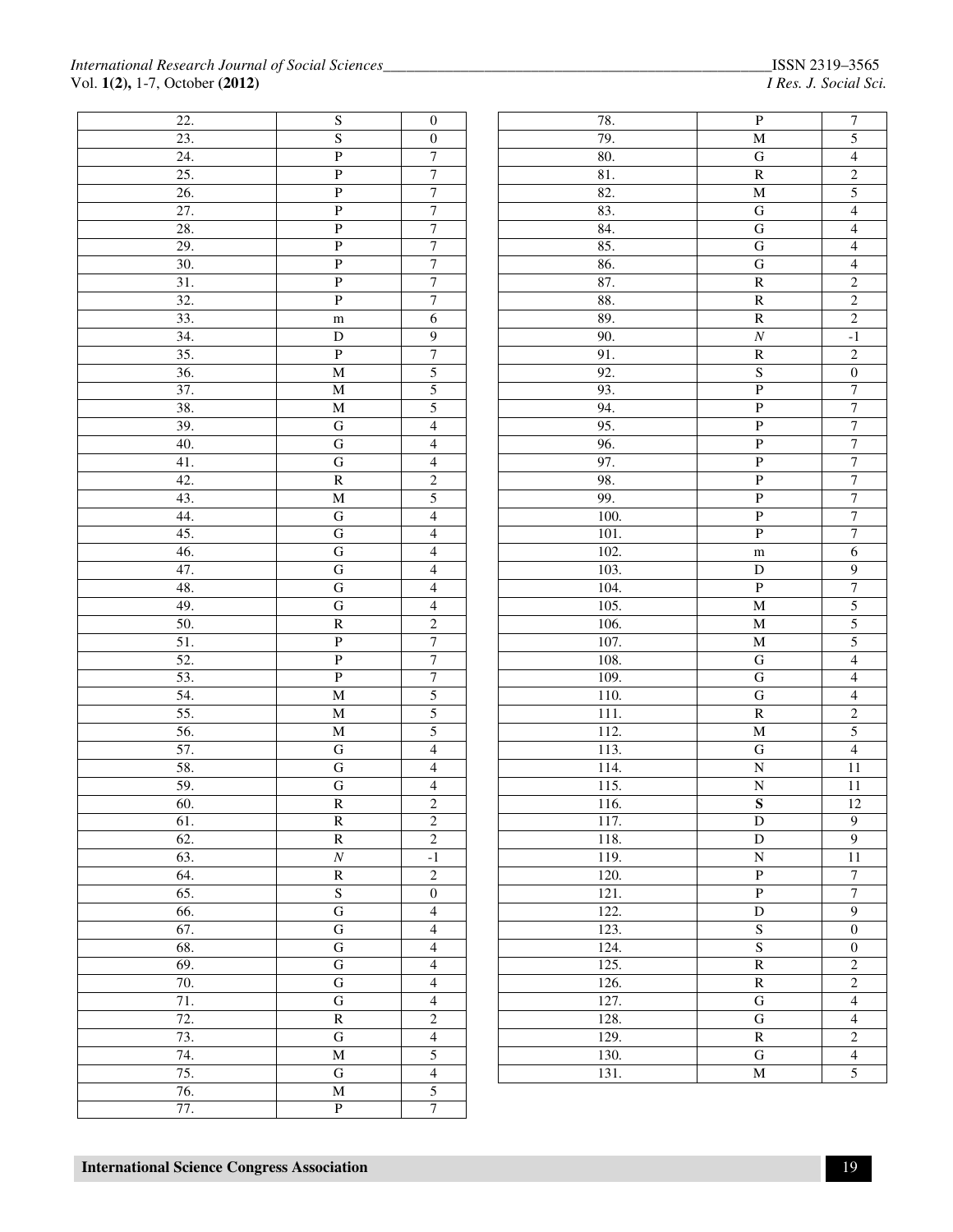| Table-2                                                        |  |
|----------------------------------------------------------------|--|
| Numbers representing pitches of musical notes in three octaves |  |

|             | Trumbers representing pitches of musical hotes in three octaves |     |      |    |    |                |     |    |      |             |    |                       |
|-------------|-----------------------------------------------------------------|-----|------|----|----|----------------|-----|----|------|-------------|----|-----------------------|
| ◡           | Db                                                              |     | Eb   | E  |    | F#             | G   | Ab | A    | Bb          | В  | Western notation      |
| ى           |                                                                 |     |      |    | M  | $\mathfrak{m}$ |     | u  | D    | n           |    | Notes (lower octave)  |
| $-12$       | $-1$                                                            | -10 | $-9$ | -8 | ۰. | -6             | - 1 |    | $-3$ | -2          |    | Numbers for Pitch     |
| S           |                                                                 |     | g    |    | M  | m              | D   |    | D    | n           |    | Notes (middle octave) |
|             |                                                                 |     |      |    |    |                |     |    |      | 10          |    | Numbers for Pitch     |
| $\sim$<br>D |                                                                 | R   |      | G  | М  | m              |     |    | D    | $\mathbf n$ |    | Notes (higher octave) |
| 12          | 13                                                              | ι4  |      | 16 | ┑  | 18             | 19  | 20 | 21   | 22          | 23 | Numbers for Pitch     |

|                                  | Table 3 |  |
|----------------------------------|---------|--|
| <b>Residual (Error) Analysis</b> |         |  |

| 43<br>0.7280<br>$-0.72803$<br>5<br>4.3120<br>2.5740<br>2.42599<br>$\theta$<br>0.2065<br>1<br>$\overline{2}$<br>44<br>$\overline{c}$<br>1.4914<br>0.2065<br>1.79353<br>4.0885<br>$-0.31200$<br>$\overline{4}$<br>4.3120<br>$\overline{3}$<br>$\overline{45}$<br>$\overline{4}$<br>3.2886<br>1.4914<br>2.50864<br>$\overline{4}$<br>4.0251<br>4.0885<br>$-0.08848$<br>3.7982<br>$-0.02509$<br>$\overline{4}$<br>$\overline{4}$<br>3.2886<br>0.71144<br>$46\,$<br>$\overline{4}$<br>4.0071<br>4.0251<br>5<br>3.9428<br>3.7982<br>47<br>4.0020<br>4.0071<br>$-0.00712$<br>4<br>0.20176<br>$\overline{4}$<br>6<br>$\overline{4}$<br>3.9838<br>3.9428<br>48<br>0.05722<br>$\overline{4}$<br>4.0006<br>4.0020<br>$-0.00202$<br>$\overline{7}$<br>3.9954<br>3.9838<br>$\overline{49}$<br>$\overline{4}$<br>0.01623<br>$\overline{4}$<br>4.0002<br>4.0006<br>$-0.00057$<br>$\,8\,$<br>$\overline{2}$<br>$\overline{4}$<br>3.9987<br>3.9954<br>50<br>2.5672<br>4.0002<br>$-2.00016$<br>0.00460<br>9<br>3.9996<br>3.9987<br>51<br>5.7429<br>2.5672<br>$\overline{4}$<br>0.00131<br>$\overline{7}$<br>4.43276<br>$\overline{10}$<br>$\overline{52}$<br>1.25711<br>$\overline{2}$<br>2.5671<br>3.9996<br>$-1.99963$<br>$\tau$<br>6.6435<br>5.7429<br>$\overline{53}$<br>11<br>$\overline{4}$<br>3.5936<br>2.5671<br>$\tau$<br>6.8989<br>6.6435<br>0.35651<br>1.43291<br>12<br>54<br>$\overline{5}$<br>5.5385<br>$-1.89889$<br>5<br>4.6012<br>3.5936<br>1.40637<br>6.8989<br>4.1705<br>4.6012<br>55<br>5<br>5.1527<br>5.5385<br>$-0.53852$<br>13<br>$\overline{4}$<br>$-0.60116$<br>14<br>$\overline{4}$<br>4.0483<br>4.1705<br>56<br>5<br>5.0433<br>5.1527<br>$-0.15272$<br>$-0.17049$<br>$\overline{15}$<br>4.0483<br>$-0.04835$<br>$\overline{57}$<br>4.2959<br>$-1.04331$<br>$\overline{4}$<br>4.0137<br>$\overline{4}$<br>5.0433<br>$\overline{16}$<br>$\overline{2}$<br>2.5711<br>4.0137<br>$\overline{58}$<br>4.0839<br>4.2959<br>$-0.29588$<br>$-2.01371$<br>$\overline{4}$<br>17<br>$\overline{c}$<br>2.1620<br>2.5711<br>$-0.57108$<br>59<br>$\overline{4}$<br>4.0238<br>4.0839<br>$-0.08391$<br>2.5739<br>$\overline{18}$<br>$\overline{c}$<br>2.0459<br>2.1620<br>4.0238<br>$-2.02380$<br>$-0.16196$<br>60<br>$\overline{2}$<br>$\overline{19}$<br>$\overline{2}$<br>$-1$<br>2.0459 | Time t | C1 | <b>Smooth</b> | Predict | Error(C1-Predict) | <b>Residual</b> (Eliof) Individual<br>42 | 2 | 2.5740 | 4.0240 | $-2.02403$ |
|-----------------------------------------------------------------------------------------------------------------------------------------------------------------------------------------------------------------------------------------------------------------------------------------------------------------------------------------------------------------------------------------------------------------------------------------------------------------------------------------------------------------------------------------------------------------------------------------------------------------------------------------------------------------------------------------------------------------------------------------------------------------------------------------------------------------------------------------------------------------------------------------------------------------------------------------------------------------------------------------------------------------------------------------------------------------------------------------------------------------------------------------------------------------------------------------------------------------------------------------------------------------------------------------------------------------------------------------------------------------------------------------------------------------------------------------------------------------------------------------------------------------------------------------------------------------------------------------------------------------------------------------------------------------------------------------------------------------------------------------------------------------------------------------------------------------------------------------------------------------------------------------------------------------------------------------------------------------------------------------------------------------------------------------------------------------------------------------------------------------------------------------------------------------------------------------------------------------------------------------------------------------------------------|--------|----|---------------|---------|-------------------|------------------------------------------|---|--------|--------|------------|
|                                                                                                                                                                                                                                                                                                                                                                                                                                                                                                                                                                                                                                                                                                                                                                                                                                                                                                                                                                                                                                                                                                                                                                                                                                                                                                                                                                                                                                                                                                                                                                                                                                                                                                                                                                                                                                                                                                                                                                                                                                                                                                                                                                                                                                                                                   |        |    |               |         |                   |                                          |   |        |        |            |
|                                                                                                                                                                                                                                                                                                                                                                                                                                                                                                                                                                                                                                                                                                                                                                                                                                                                                                                                                                                                                                                                                                                                                                                                                                                                                                                                                                                                                                                                                                                                                                                                                                                                                                                                                                                                                                                                                                                                                                                                                                                                                                                                                                                                                                                                                   |        |    |               |         |                   |                                          |   |        |        |            |
|                                                                                                                                                                                                                                                                                                                                                                                                                                                                                                                                                                                                                                                                                                                                                                                                                                                                                                                                                                                                                                                                                                                                                                                                                                                                                                                                                                                                                                                                                                                                                                                                                                                                                                                                                                                                                                                                                                                                                                                                                                                                                                                                                                                                                                                                                   |        |    |               |         |                   |                                          |   |        |        |            |
|                                                                                                                                                                                                                                                                                                                                                                                                                                                                                                                                                                                                                                                                                                                                                                                                                                                                                                                                                                                                                                                                                                                                                                                                                                                                                                                                                                                                                                                                                                                                                                                                                                                                                                                                                                                                                                                                                                                                                                                                                                                                                                                                                                                                                                                                                   |        |    |               |         |                   |                                          |   |        |        |            |
|                                                                                                                                                                                                                                                                                                                                                                                                                                                                                                                                                                                                                                                                                                                                                                                                                                                                                                                                                                                                                                                                                                                                                                                                                                                                                                                                                                                                                                                                                                                                                                                                                                                                                                                                                                                                                                                                                                                                                                                                                                                                                                                                                                                                                                                                                   |        |    |               |         |                   |                                          |   |        |        |            |
|                                                                                                                                                                                                                                                                                                                                                                                                                                                                                                                                                                                                                                                                                                                                                                                                                                                                                                                                                                                                                                                                                                                                                                                                                                                                                                                                                                                                                                                                                                                                                                                                                                                                                                                                                                                                                                                                                                                                                                                                                                                                                                                                                                                                                                                                                   |        |    |               |         |                   |                                          |   |        |        |            |
|                                                                                                                                                                                                                                                                                                                                                                                                                                                                                                                                                                                                                                                                                                                                                                                                                                                                                                                                                                                                                                                                                                                                                                                                                                                                                                                                                                                                                                                                                                                                                                                                                                                                                                                                                                                                                                                                                                                                                                                                                                                                                                                                                                                                                                                                                   |        |    |               |         |                   |                                          |   |        |        |            |
|                                                                                                                                                                                                                                                                                                                                                                                                                                                                                                                                                                                                                                                                                                                                                                                                                                                                                                                                                                                                                                                                                                                                                                                                                                                                                                                                                                                                                                                                                                                                                                                                                                                                                                                                                                                                                                                                                                                                                                                                                                                                                                                                                                                                                                                                                   |        |    |               |         |                   |                                          |   |        |        |            |
|                                                                                                                                                                                                                                                                                                                                                                                                                                                                                                                                                                                                                                                                                                                                                                                                                                                                                                                                                                                                                                                                                                                                                                                                                                                                                                                                                                                                                                                                                                                                                                                                                                                                                                                                                                                                                                                                                                                                                                                                                                                                                                                                                                                                                                                                                   |        |    |               |         |                   |                                          |   |        |        |            |
|                                                                                                                                                                                                                                                                                                                                                                                                                                                                                                                                                                                                                                                                                                                                                                                                                                                                                                                                                                                                                                                                                                                                                                                                                                                                                                                                                                                                                                                                                                                                                                                                                                                                                                                                                                                                                                                                                                                                                                                                                                                                                                                                                                                                                                                                                   |        |    |               |         |                   |                                          |   |        |        |            |
|                                                                                                                                                                                                                                                                                                                                                                                                                                                                                                                                                                                                                                                                                                                                                                                                                                                                                                                                                                                                                                                                                                                                                                                                                                                                                                                                                                                                                                                                                                                                                                                                                                                                                                                                                                                                                                                                                                                                                                                                                                                                                                                                                                                                                                                                                   |        |    |               |         |                   |                                          |   |        |        |            |
|                                                                                                                                                                                                                                                                                                                                                                                                                                                                                                                                                                                                                                                                                                                                                                                                                                                                                                                                                                                                                                                                                                                                                                                                                                                                                                                                                                                                                                                                                                                                                                                                                                                                                                                                                                                                                                                                                                                                                                                                                                                                                                                                                                                                                                                                                   |        |    |               |         |                   |                                          |   |        |        |            |
|                                                                                                                                                                                                                                                                                                                                                                                                                                                                                                                                                                                                                                                                                                                                                                                                                                                                                                                                                                                                                                                                                                                                                                                                                                                                                                                                                                                                                                                                                                                                                                                                                                                                                                                                                                                                                                                                                                                                                                                                                                                                                                                                                                                                                                                                                   |        |    |               |         |                   |                                          |   |        |        |            |
|                                                                                                                                                                                                                                                                                                                                                                                                                                                                                                                                                                                                                                                                                                                                                                                                                                                                                                                                                                                                                                                                                                                                                                                                                                                                                                                                                                                                                                                                                                                                                                                                                                                                                                                                                                                                                                                                                                                                                                                                                                                                                                                                                                                                                                                                                   |        |    |               |         |                   |                                          |   |        |        |            |
|                                                                                                                                                                                                                                                                                                                                                                                                                                                                                                                                                                                                                                                                                                                                                                                                                                                                                                                                                                                                                                                                                                                                                                                                                                                                                                                                                                                                                                                                                                                                                                                                                                                                                                                                                                                                                                                                                                                                                                                                                                                                                                                                                                                                                                                                                   |        |    |               |         |                   |                                          |   |        |        |            |
|                                                                                                                                                                                                                                                                                                                                                                                                                                                                                                                                                                                                                                                                                                                                                                                                                                                                                                                                                                                                                                                                                                                                                                                                                                                                                                                                                                                                                                                                                                                                                                                                                                                                                                                                                                                                                                                                                                                                                                                                                                                                                                                                                                                                                                                                                   |        |    |               |         |                   |                                          |   |        |        |            |
|                                                                                                                                                                                                                                                                                                                                                                                                                                                                                                                                                                                                                                                                                                                                                                                                                                                                                                                                                                                                                                                                                                                                                                                                                                                                                                                                                                                                                                                                                                                                                                                                                                                                                                                                                                                                                                                                                                                                                                                                                                                                                                                                                                                                                                                                                   |        |    |               |         |                   |                                          |   |        |        |            |
|                                                                                                                                                                                                                                                                                                                                                                                                                                                                                                                                                                                                                                                                                                                                                                                                                                                                                                                                                                                                                                                                                                                                                                                                                                                                                                                                                                                                                                                                                                                                                                                                                                                                                                                                                                                                                                                                                                                                                                                                                                                                                                                                                                                                                                                                                   |        |    |               |         |                   |                                          |   |        |        |            |
|                                                                                                                                                                                                                                                                                                                                                                                                                                                                                                                                                                                                                                                                                                                                                                                                                                                                                                                                                                                                                                                                                                                                                                                                                                                                                                                                                                                                                                                                                                                                                                                                                                                                                                                                                                                                                                                                                                                                                                                                                                                                                                                                                                                                                                                                                   |        |    |               |         |                   |                                          |   |        |        |            |
|                                                                                                                                                                                                                                                                                                                                                                                                                                                                                                                                                                                                                                                                                                                                                                                                                                                                                                                                                                                                                                                                                                                                                                                                                                                                                                                                                                                                                                                                                                                                                                                                                                                                                                                                                                                                                                                                                                                                                                                                                                                                                                                                                                                                                                                                                   |        |    | $-0.1362$     |         | $-3.04593$        | 61                                       |   | 2.1628 | 2.5739 | $-0.57394$ |
| $\overline{20}$<br>$\overline{c}$<br>1.3942<br>$-0.1362$<br>2.13619<br>$\overline{62}$<br>$\overline{2}$<br>2.0462<br>2.1628<br>$-0.16277$                                                                                                                                                                                                                                                                                                                                                                                                                                                                                                                                                                                                                                                                                                                                                                                                                                                                                                                                                                                                                                                                                                                                                                                                                                                                                                                                                                                                                                                                                                                                                                                                                                                                                                                                                                                                                                                                                                                                                                                                                                                                                                                                        |        |    |               |         |                   |                                          |   |        |        |            |
| $\overline{21}$<br>0.3954<br>$\boldsymbol{0}$<br>1.3942<br>$-1.39419$<br>63<br>$-0.1361$<br>2.0462<br>$-3.04616$<br>$-1$                                                                                                                                                                                                                                                                                                                                                                                                                                                                                                                                                                                                                                                                                                                                                                                                                                                                                                                                                                                                                                                                                                                                                                                                                                                                                                                                                                                                                                                                                                                                                                                                                                                                                                                                                                                                                                                                                                                                                                                                                                                                                                                                                          |        |    |               |         |                   |                                          |   |        |        |            |
| 0.1121<br>0.3954<br>1.3942<br>2.13612<br>22<br>$\Omega$<br>$-0.39539$<br>64<br>$\overline{2}$<br>$-0.1361$                                                                                                                                                                                                                                                                                                                                                                                                                                                                                                                                                                                                                                                                                                                                                                                                                                                                                                                                                                                                                                                                                                                                                                                                                                                                                                                                                                                                                                                                                                                                                                                                                                                                                                                                                                                                                                                                                                                                                                                                                                                                                                                                                                        |        |    |               |         |                   |                                          |   |        |        |            |
| 23<br>65<br>0.3954<br>$\overline{0}$<br>0.0318<br>0.1121<br>$-0.11213$<br>$\mathbf{0}$<br>1.3942<br>$-1.39420$                                                                                                                                                                                                                                                                                                                                                                                                                                                                                                                                                                                                                                                                                                                                                                                                                                                                                                                                                                                                                                                                                                                                                                                                                                                                                                                                                                                                                                                                                                                                                                                                                                                                                                                                                                                                                                                                                                                                                                                                                                                                                                                                                                    |        |    |               |         |                   |                                          |   |        |        |            |
| $\overline{24}$<br>$\tau$<br>5.0238<br>0.0318<br>66<br>2.9777<br>0.3954<br>3.60461<br>6.96820<br>$\overline{4}$                                                                                                                                                                                                                                                                                                                                                                                                                                                                                                                                                                                                                                                                                                                                                                                                                                                                                                                                                                                                                                                                                                                                                                                                                                                                                                                                                                                                                                                                                                                                                                                                                                                                                                                                                                                                                                                                                                                                                                                                                                                                                                                                                                   |        |    |               |         |                   |                                          |   |        |        |            |
| $\overline{25}$<br>$\overline{7}$<br>1.02225<br>6.4396<br>5.0238<br>1.97615<br>67<br>$\overline{4}$<br>3.7101<br>2.9777                                                                                                                                                                                                                                                                                                                                                                                                                                                                                                                                                                                                                                                                                                                                                                                                                                                                                                                                                                                                                                                                                                                                                                                                                                                                                                                                                                                                                                                                                                                                                                                                                                                                                                                                                                                                                                                                                                                                                                                                                                                                                                                                                           |        |    |               |         |                   |                                          |   |        |        |            |
| 6.8411<br>3.7101<br>0.28991<br>26<br>$\tau$<br>6.4396<br>0.56043<br>68<br>3.9178<br>$\overline{4}$                                                                                                                                                                                                                                                                                                                                                                                                                                                                                                                                                                                                                                                                                                                                                                                                                                                                                                                                                                                                                                                                                                                                                                                                                                                                                                                                                                                                                                                                                                                                                                                                                                                                                                                                                                                                                                                                                                                                                                                                                                                                                                                                                                                |        |    |               |         |                   |                                          |   |        |        |            |
| $\overline{7}$<br>27<br>6.9549<br>6.8411<br>69<br>3.9767<br>0.15894<br>$\overline{4}$<br>3.9178<br>0.08222                                                                                                                                                                                                                                                                                                                                                                                                                                                                                                                                                                                                                                                                                                                                                                                                                                                                                                                                                                                                                                                                                                                                                                                                                                                                                                                                                                                                                                                                                                                                                                                                                                                                                                                                                                                                                                                                                                                                                                                                                                                                                                                                                                        |        |    |               |         |                   |                                          |   |        |        |            |
| 70<br>28<br>$\overline{7}$<br>6.9549<br>6.9872<br>0.04507<br>$\overline{4}$<br>3.9934<br>3.9767<br>0.02332                                                                                                                                                                                                                                                                                                                                                                                                                                                                                                                                                                                                                                                                                                                                                                                                                                                                                                                                                                                                                                                                                                                                                                                                                                                                                                                                                                                                                                                                                                                                                                                                                                                                                                                                                                                                                                                                                                                                                                                                                                                                                                                                                                        |        |    |               |         |                   |                                          |   |        |        |            |
| $\overline{29}$<br>$\overline{7}$<br>6.9964<br>$\overline{71}$<br>3.9934<br>6.9872<br>0.01278<br>$\overline{4}$<br>3.9981<br>0.00661                                                                                                                                                                                                                                                                                                                                                                                                                                                                                                                                                                                                                                                                                                                                                                                                                                                                                                                                                                                                                                                                                                                                                                                                                                                                                                                                                                                                                                                                                                                                                                                                                                                                                                                                                                                                                                                                                                                                                                                                                                                                                                                                              |        |    |               |         |                   |                                          |   |        |        |            |
| 30<br>$\overline{7}$<br>6.9990<br>6.9964<br>72<br>$\overline{2}$<br>2.5667<br>3.9981<br>$-1.99812$<br>0.00363                                                                                                                                                                                                                                                                                                                                                                                                                                                                                                                                                                                                                                                                                                                                                                                                                                                                                                                                                                                                                                                                                                                                                                                                                                                                                                                                                                                                                                                                                                                                                                                                                                                                                                                                                                                                                                                                                                                                                                                                                                                                                                                                                                     |        |    |               |         |                   |                                          |   |        |        |            |
| 6.9997<br>31<br>$\tau$<br>6.9990<br>73<br>3.5935<br>2.5667<br>1.43334<br>0.00103<br>$\overline{4}$                                                                                                                                                                                                                                                                                                                                                                                                                                                                                                                                                                                                                                                                                                                                                                                                                                                                                                                                                                                                                                                                                                                                                                                                                                                                                                                                                                                                                                                                                                                                                                                                                                                                                                                                                                                                                                                                                                                                                                                                                                                                                                                                                                                |        |    |               |         |                   |                                          |   |        |        |            |
| 32<br>$\overline{7}$<br>6.9999<br>74<br>6.9997<br>5<br>4.6011<br>1.40649<br>0.00029<br>3.5935                                                                                                                                                                                                                                                                                                                                                                                                                                                                                                                                                                                                                                                                                                                                                                                                                                                                                                                                                                                                                                                                                                                                                                                                                                                                                                                                                                                                                                                                                                                                                                                                                                                                                                                                                                                                                                                                                                                                                                                                                                                                                                                                                                                     |        |    |               |         |                   |                                          |   |        |        |            |
| $\overline{33}$<br>6.2836<br>6.9999<br>$\overline{75}$<br>6<br>$-0.99992$<br>$\overline{4}$<br>4.1705<br>4.6011<br>$-0.60113$                                                                                                                                                                                                                                                                                                                                                                                                                                                                                                                                                                                                                                                                                                                                                                                                                                                                                                                                                                                                                                                                                                                                                                                                                                                                                                                                                                                                                                                                                                                                                                                                                                                                                                                                                                                                                                                                                                                                                                                                                                                                                                                                                     |        |    |               |         |                   |                                          |   |        |        |            |
| 5<br>34<br>9<br>8.2296<br>6.2836<br>2.71643<br>76<br>4.7648<br>$\frac{4.1705}{ }$<br>0.82952                                                                                                                                                                                                                                                                                                                                                                                                                                                                                                                                                                                                                                                                                                                                                                                                                                                                                                                                                                                                                                                                                                                                                                                                                                                                                                                                                                                                                                                                                                                                                                                                                                                                                                                                                                                                                                                                                                                                                                                                                                                                                                                                                                                      |        |    |               |         |                   |                                          |   |        |        |            |
| 35<br>7.3487<br>8.2296<br>2.23525<br>$\tau$<br>$-1.22963$<br>77<br>$\tau$<br>6.3661<br>4.7648                                                                                                                                                                                                                                                                                                                                                                                                                                                                                                                                                                                                                                                                                                                                                                                                                                                                                                                                                                                                                                                                                                                                                                                                                                                                                                                                                                                                                                                                                                                                                                                                                                                                                                                                                                                                                                                                                                                                                                                                                                                                                                                                                                                     |        |    |               |         |                   |                                          |   |        |        |            |
| $\overline{36}$<br>5<br>5.6661<br>7.3487<br>78<br>$\tau$<br>6.8202<br>0.63391<br>$-2.34872$<br>6.3661                                                                                                                                                                                                                                                                                                                                                                                                                                                                                                                                                                                                                                                                                                                                                                                                                                                                                                                                                                                                                                                                                                                                                                                                                                                                                                                                                                                                                                                                                                                                                                                                                                                                                                                                                                                                                                                                                                                                                                                                                                                                                                                                                                             |        |    |               |         |                   |                                          |   |        |        |            |
| 37<br>79<br>$\overline{5}$<br>5.1889<br>5<br>5.5162<br>$-1.82023$<br>5.6661<br>$-0.66609$<br>6.8202                                                                                                                                                                                                                                                                                                                                                                                                                                                                                                                                                                                                                                                                                                                                                                                                                                                                                                                                                                                                                                                                                                                                                                                                                                                                                                                                                                                                                                                                                                                                                                                                                                                                                                                                                                                                                                                                                                                                                                                                                                                                                                                                                                               |        |    |               |         |                   |                                          |   |        |        |            |
| 38<br>$\overline{5}$<br>5.0536<br>5.1889<br>$\overline{80}$<br>$\overline{4}$<br>5.5162<br>$-1.51621$<br>$-0.18890$<br>4.4300                                                                                                                                                                                                                                                                                                                                                                                                                                                                                                                                                                                                                                                                                                                                                                                                                                                                                                                                                                                                                                                                                                                                                                                                                                                                                                                                                                                                                                                                                                                                                                                                                                                                                                                                                                                                                                                                                                                                                                                                                                                                                                                                                     |        |    |               |         |                   |                                          |   |        |        |            |
| $\overline{39}$<br>4.2988<br>$\overline{4}$<br>5.0536<br>$-1.05357$<br>81<br>$\overline{2}$<br>2.6891<br>4.4300<br>$-2.42999$                                                                                                                                                                                                                                                                                                                                                                                                                                                                                                                                                                                                                                                                                                                                                                                                                                                                                                                                                                                                                                                                                                                                                                                                                                                                                                                                                                                                                                                                                                                                                                                                                                                                                                                                                                                                                                                                                                                                                                                                                                                                                                                                                     |        |    |               |         |                   |                                          |   |        |        |            |
| 40<br>$\overline{\mathcal{L}}$<br>4.0847<br>4.2988<br>$-0.29879$<br>$\overline{82}$<br>5<br>4.3446<br>2.6891<br>2.31086                                                                                                                                                                                                                                                                                                                                                                                                                                                                                                                                                                                                                                                                                                                                                                                                                                                                                                                                                                                                                                                                                                                                                                                                                                                                                                                                                                                                                                                                                                                                                                                                                                                                                                                                                                                                                                                                                                                                                                                                                                                                                                                                                           |        |    |               |         |                   |                                          |   |        |        |            |
| 41<br>83<br>$\overline{4}$<br>4.0240<br>4.0847<br>$\overline{4}$<br>4.3446<br>$-0.08474$<br>4.0977<br>$-0.34465$                                                                                                                                                                                                                                                                                                                                                                                                                                                                                                                                                                                                                                                                                                                                                                                                                                                                                                                                                                                                                                                                                                                                                                                                                                                                                                                                                                                                                                                                                                                                                                                                                                                                                                                                                                                                                                                                                                                                                                                                                                                                                                                                                                  |        |    |               |         |                   |                                          |   |        |        |            |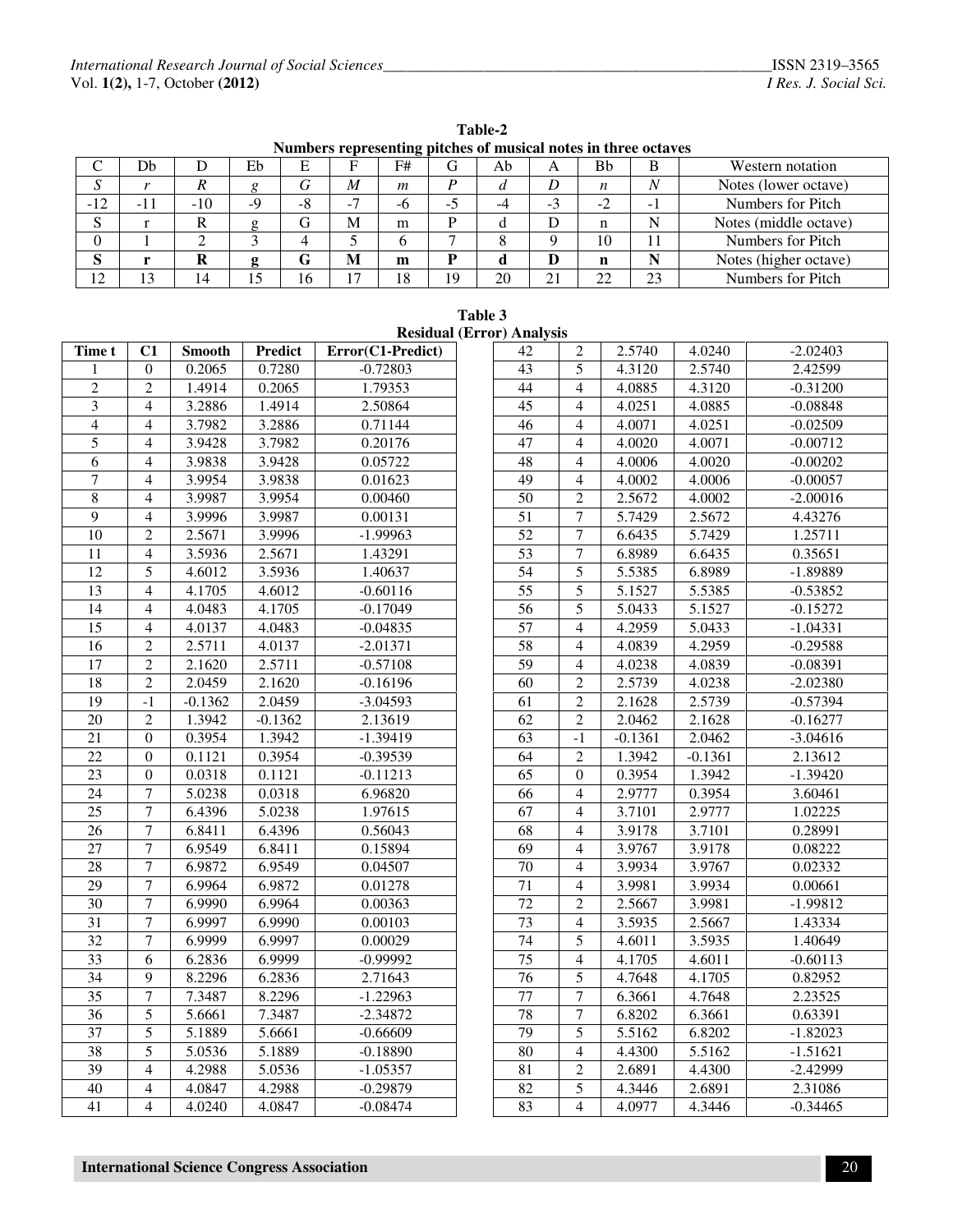*International Research Journal of Social Sciences\_\_\_\_\_\_\_\_\_\_\_\_\_\_\_\_\_\_\_\_\_\_\_\_\_\_\_\_\_\_\_\_\_\_\_\_\_\_\_\_\_\_\_\_\_\_\_\_\_\_*ISSN 2319–3565 Vol. 1(2), 1-7, October (2012)

| 84  | $\overline{4}$ | 4.0277    | 4.0977    | $-0.09774$ |
|-----|----------------|-----------|-----------|------------|
| 85  | 4              | 4.0079    | 4.0277    | $-0.02772$ |
| 86  | 4              | 4.0022    | 4.0079    | $-0.00786$ |
| 87  | $\overline{c}$ | 2.5678    | 4.0022    | $-2.00223$ |
| 88  | $\overline{2}$ | 2.1610    | 2.5678    | $-0.56782$ |
| 89  | $\overline{2}$ | 2.0457    | 2.1610    | $-0.16103$ |
| 90  | $-1$           | $-0.1363$ | 2.0457    | $-3.04567$ |
| 91  | $\overline{c}$ | 1.3942    | $-0.1363$ | 2.13626    |
| 92  | $\mathbf{0}$   | 0.3954    | 1.3942    | $-1.39417$ |
| 93  | 7              | 5.1270    | 0.3954    | 6.60462    |
| 94  | 7              | 6.4688    | 5.1270    | 1.87304    |
| 95  | 7              | 6.8494    | 6.4688    | 0.53119    |
| 96  | 7              | 6.9573    | 6.8494    | 0.15064    |
| 97  | 7              | 6.9879    | 6.9573    | 0.04272    |
| 98  | $\overline{7}$ | 6.9966    | 6.9879    | 0.01212    |
| 99  | $\overline{7}$ | 6.9990    | 6.9966    | 0.00344    |
| 100 | $\overline{7}$ | 6.9997    | 6.9990    | 0.00097    |
| 101 | $\overline{7}$ | 6.9999    | 6.9997    | 0.00028    |
| 102 | 6              | 6.2836    | 6.9999    | $-0.99992$ |
| 103 | 9              | 8.2296    | 6.2836    | 2.71643    |
| 104 | 7              | 7.3487    | 8.2296    | $-1.22963$ |
| 105 | 5              | 5.6661    | 7.3487    | $-2.34872$ |
| 106 | 5              | 5.1889    | 5.6661    | $-0.66609$ |
| 107 | $\overline{5}$ | 5.0536    | 5.1889    | $-0.18890$ |

| 108 | $\overline{4}$           | 4.2988  | 5.0536  | $-1.05357$ |
|-----|--------------------------|---------|---------|------------|
| 109 | $\overline{\mathcal{L}}$ | 4.0847  | 4.2988  | $-0.29879$ |
| 110 | 4                        | 4.0240  | 4.0847  | $-0.08474$ |
| 111 | 2                        | 2.5740  | 4.0240  | $-2.02403$ |
| 112 | 5                        | 4.3120  | 2.5740  | 2.42599    |
| 113 | $\overline{4}$           | 4.0885  | 4.3120  | $-0.31200$ |
| 114 | 11                       | 9.0399  | 4.0885  | 6.91152    |
| 115 | 11                       | 10.4441 | 9.0399  | 1.96008    |
| 116 | 12                       | 11.5588 | 10.4441 | 1.55587    |
| 117 | 9                        | 9.7257  | 11.5588 | $-2.55876$ |
| 118 | 9                        | 9.2058  | 9.7257  | $-0.72565$ |
| 119 | 11                       | 10.4912 | 9.2058  | 1.79421    |
| 120 | 7                        | 7.9901  | 10.4912 | $-3.49117$ |
| 121 | $\overline{7}$           | 7.2808  | 7.9901  | $-0.99008$ |
| 122 | 9                        | 8.5124  | 7.2808  | 1.71922    |
| 123 | $\boldsymbol{0}$         | 2.4141  | 8.5124  | $-8.51244$ |
| 124 | $\boldsymbol{0}$         | 0.6846  | 2.4141  | $-2.41409$ |
| 125 | $\overline{c}$           | 1.6270  | 0.6846  | 1.31537    |
| 126 | $\overline{c}$           | 1.8942  | 1.6270  | 0.37303    |
| 127 | $\overline{4}$           | 3.4028  | 1.8942  | 2.10579    |
| 128 | $\overline{4}$           | 3.8306  | 3.4028  | 0.59719    |
| 129 | 2                        | 2.5192  | 3.8306  | $-1.83064$ |
| 130 | $\overline{4}$           | 3.5800  | 2.5192  | 1.48084    |
| 131 | 5                        | 4.5973  | 3.5800  | 1.41996    |

Fig. 1 and Fig. 2 next give a graphical summary of the results of statistical analysis.



**Figure-1 Single Exponential Smoothing Plot for C1**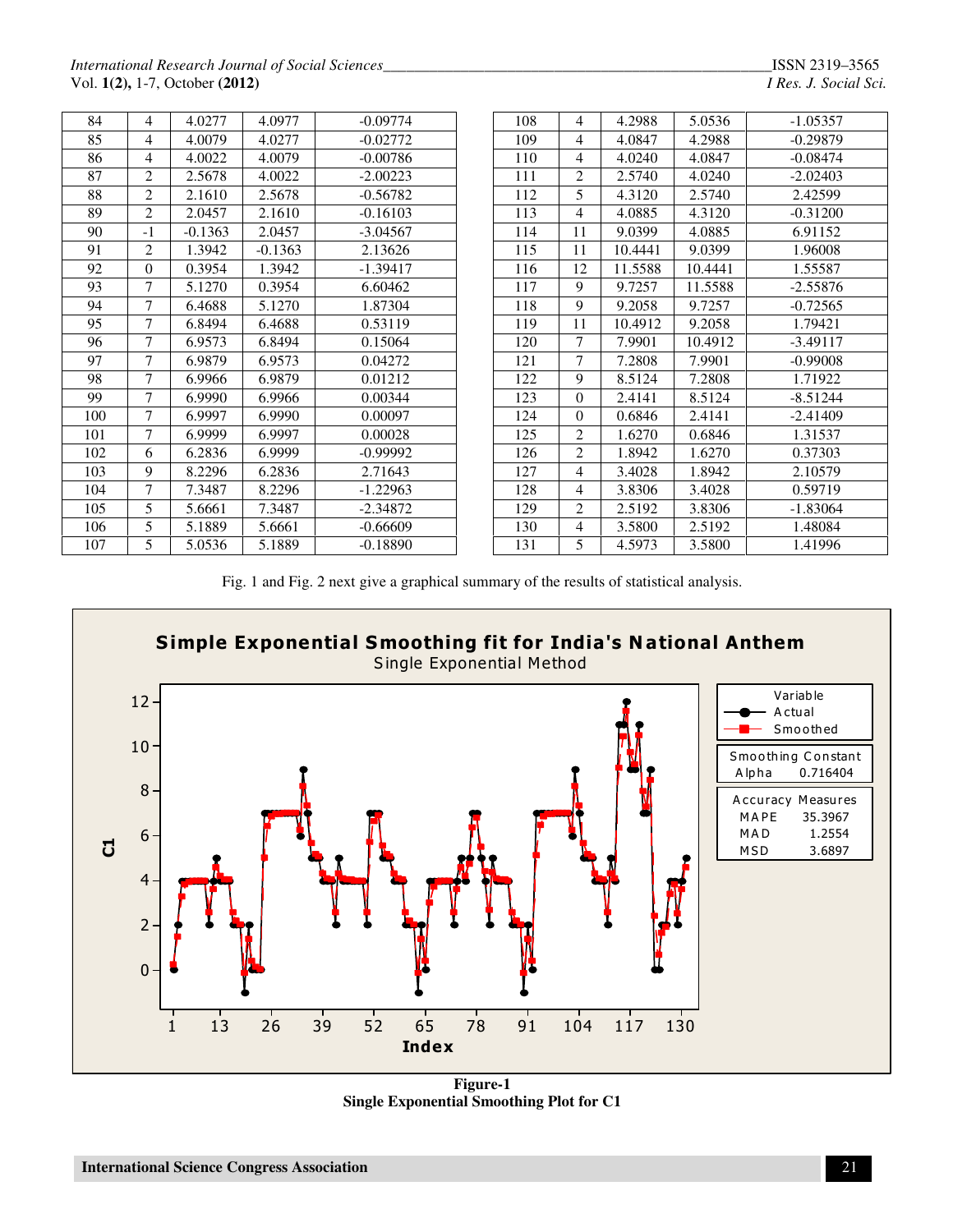

**Residual Plots for C1** 

**Interpretations from figures 1 and 2:** The random pattern of the residuals (figure-2) together with the closeness of smoothed data with the observed one (figure-1) justifies the Simple Exponential Smoothing. A detailed discussion of the findings is given next.

MAPE (Mean Absolute Percent Error) - measures the accuracy of fitted time series values. It expresses accuracy as a percentage. MAD (Mean Absolute Deviation) - measures the accuracy of fitted time series values. It expresses accuracy in the same units as the data, which helps conceptualize the amount of error. MSD (Mean Squared Deviation) - measures the accuracy of fitted time series values. MSD is always computed using the same denominator (the number of forecasts) regardless of the model, so one can compare MSD values across models and hence compare the accuracy of two different models. For all three measures, smaller values generally indicate a better fitting model. In case we fit other models to the same data, it is of interest to compare the corresponding MAPE, MAD and MSD values. This is reserved as a rewarding future work.

The normal probability graph plots the residuals versus their expected values when the distribution is normal. The residuals from the analysis should be normally distributed. In practice, for data with a large number of observations, moderate departures from normality do not seriously affect the results. The normal probability plot of the residuals should roughly follow a straight line. One can use this plot to look for the following:

| This pattern                   | Indicates                |
|--------------------------------|--------------------------|
| Not a straight line            | Nonnormality             |
| Curve in the tails             | <b>Skewness</b>          |
| A point far away from the line | An outlier               |
| Changing slope                 | An unidentified variable |

**As is clear from figure-2, the plot roughly follows a straight line with one outlier:** The next graph plots the residuals versus the fitted values. The residuals should be scattered randomly about zero. One can use this plot to look for the following:

| This pattern                                                     | Indicates                   |
|------------------------------------------------------------------|-----------------------------|
| Fanning or uneven spreading of<br>residuals across fitted values | Non-constant variance       |
| Curvilinear                                                      | A missing higher-order term |
| A point far away from zero                                       | An outlier                  |

**As is clear from figure-2, the points are randomly scattered:**  A histogram of the residuals shows the distribution of the residuals for all observations. One can use the histogram as an exploratory tool to learn about the following characteristics of the data: i. Typical values, spread or variation, and shape, ii. Unusual values in the data

| This pattern                       | Indicates       |
|------------------------------------|-----------------|
| Long tails                         | <b>Skewness</b> |
| A bar far away from the other bars | An outlier      |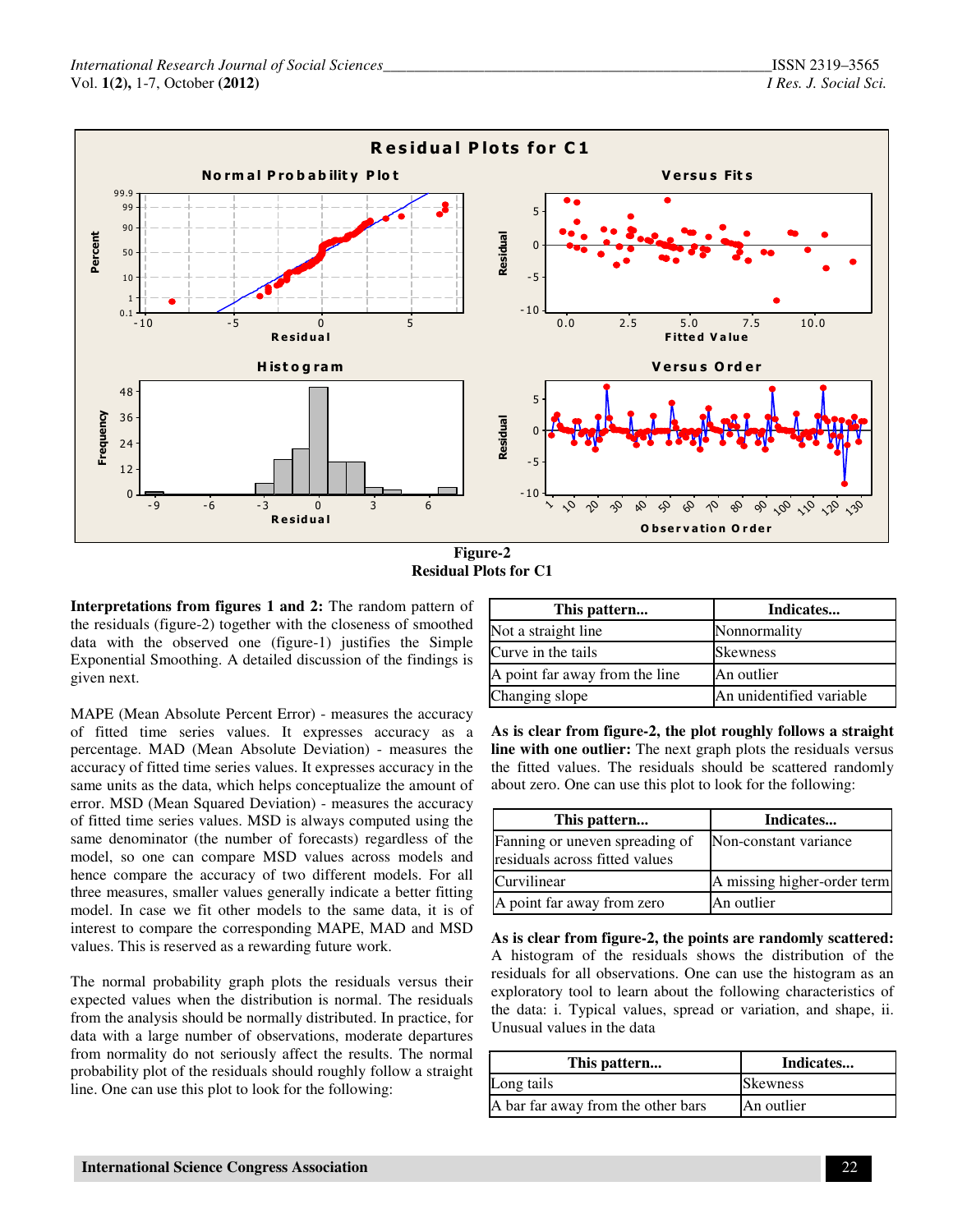The histogram of the residuals should be bell-shaped. One can use this plot to look for the following:

Because the appearance of the histogram can change depending on the number of intervals used to group the data, use the normal probability plot and goodness-of-fit tests to assess whether the residuals are normal. We have already given the normal probability plot for residuals.

The graph residuals versus order plots the residuals in the order of the corresponding observations. The plot is useful when the order of the observations may influence the results, which can occur when data are collected in a time sequence (as in our case) or in some other sequence, such as geographic area. This plot can be particularly helpful in a designed experiment in which the runs are not randomized.

The residuals in the plot should fluctuate in a random pattern around the center line as in figure-2. One can examine the plot to see if any correlation exists between error terms that are near

each other. Correlation among residuals may be signified by: i. An ascending or descending trend in the residuals, ii. Rapid changes in signs of adjacent residuals

Remark: Simple exponential smoothing is useful when i. there is no trend ii. there is no seasonal variation iii. there is no missing value iv. we want short term forecast. For the sake of completeness we show figure-3 which clearly indicates an absence of linear trend. There was no missing value in table-1. The melody phrase {G, G, G, R, R, R, *N*, R S} of length 9 (as there are nine notes in it) comes thrice which is maximum for any melody phrase in the entire sequence and this leads to a melody significance<sup>7</sup> of  $9x3=27$ .

Table 4 gives the information content (IC) of the notes. This measures the surprise a note carries when it appears. Higher the probability, lower the information content and hence lower the surprise. The formula is

IC (note) =  $-log_2$ {Probability(note)}.



**Figure-3 No linear trend in India's national anthem** 

| Probability of the notes and their information content |             |                     |                   |                            |  |  |  |
|--------------------------------------------------------|-------------|---------------------|-------------------|----------------------------|--|--|--|
| Sl. No.                                                | <b>Note</b> | No. of Occurrence=f | Probability=f/131 | <b>Information Content</b> |  |  |  |
|                                                        |             |                     | 0.0687            | 3.8635                     |  |  |  |
|                                                        |             | 22                  | 0.1679            | 2.5740                     |  |  |  |
|                                                        |             | 43                  | 0.3282            | 1.6072                     |  |  |  |
|                                                        | М           |                     | 0.1298            | 2.9460                     |  |  |  |
|                                                        | m           |                     | 0.0153            | 6.0334                     |  |  |  |
|                                                        |             |                     | 0.2061            | 2.2785                     |  |  |  |
|                                                        |             |                     | 0.0382            | 4.7115                     |  |  |  |
|                                                        |             |                     | 0.0458            | 4.4485                     |  |  |  |

**Table-4**